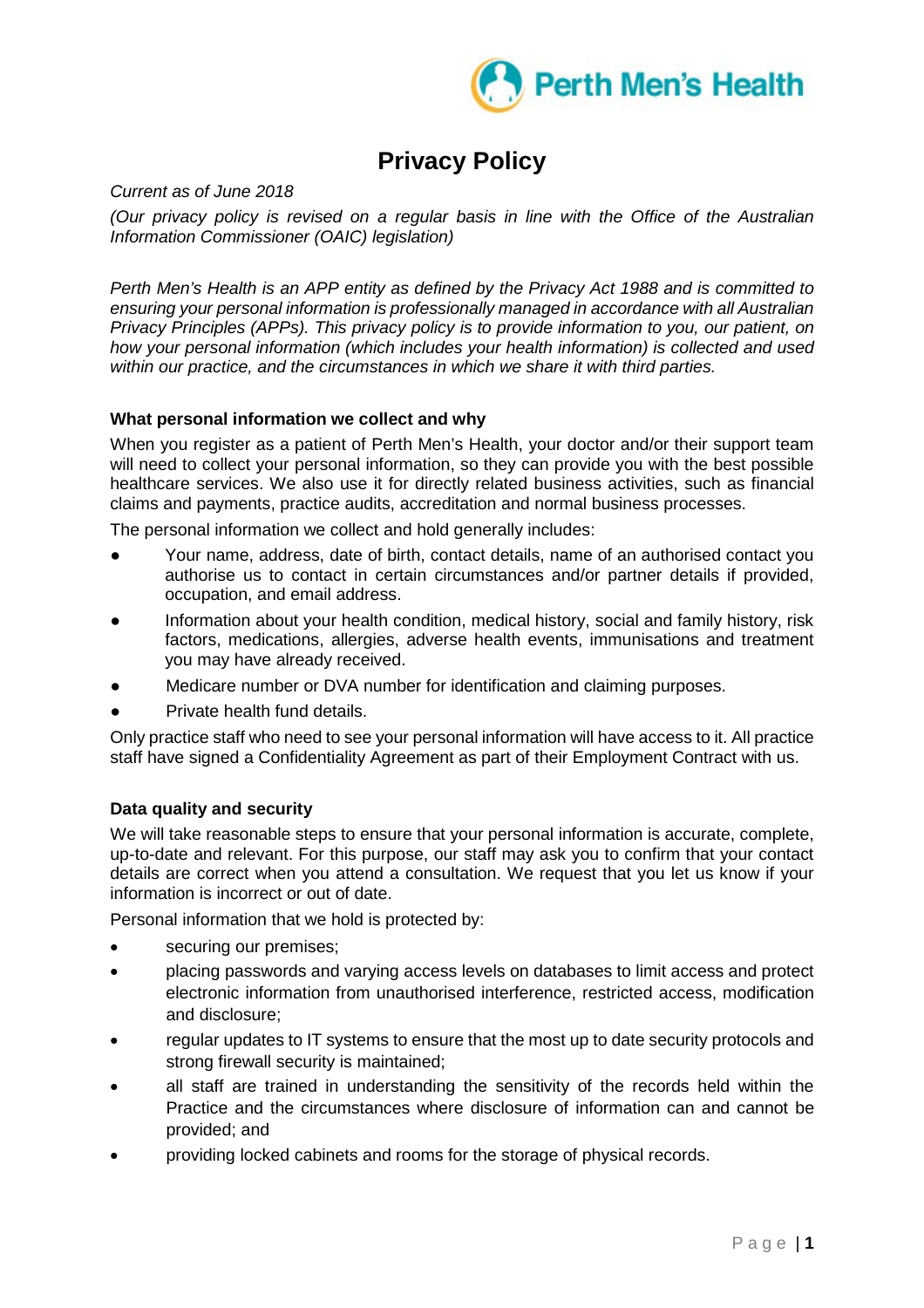

## **How we collect your personal information**

Our practice will collect your personal information:

Directly and in person, over the phone, by email, SMS, or by completing our online or hard copy forms.

When you make your first appointment, our practice staff will collect your personal and demographic information via your registration and your referral.

If it is not possible to collect it from you directly, we may also collect this information from:

- Your guardian or person responsible.
- Other involved healthcare providers such as specialists, allied health professionals, hospitals, community health services and pathology and diagnostic imaging services.
- Your Private Health Fund, Medicare or DVA.

#### **Who we share your personal information with and when**

- Other healthcare providers who are involved in your care, referrals to other specialists and healthcare providers.
- Third parties who work with our practice for business purposes (such as IT providers and accreditation agencies).
- Statutory requirement to lawfully share certain personal information, such as mandatory notification of certain diseases.
- Court subpoenas required or authorised by law.
- When necessary to lessen or prevent a serious threat to a patient's life, health or safety or public health or safety, or it is impractical to obtain the patient's consent.
- Medicare for the purposes of making online claims and verifying Medicare particulars.
- During the course of providing medical services through Electronic Transfer of Prescriptions (eTP), or My Health Record system, Health Link, HealthEngine, our Practice may also transmit this information via Post, Facsimile or Email.

Our practice will not use your personal information for marketing any of our goods or services directly to you without your express consent. If you do consent, you may opt-out of direct marketing at any time by notifying our practice in writing.

Only those people that need to access your personal information will be able to do so. Other than in the course of providing medical services or as otherwise described in this policy, our practice will not share personal information with any third party without your consent.

We will not share your personal information with anyone outside Australia (unless under exceptional circumstances that are permitted by law) without your consent.

#### **How we store and protect your personal information**

Your personal information may be stored at our practice as paper records, electronic records, audio recordings, x-rays, CT scans, MRI scans, PET scans.

Our practice stores all personal information securely and has strict protocols and policies to ensure your personal information is protected from misuse, loss, interference or unauthorized access.

Electronic format is encrypted, and password protected.

Physical records and information are stored in secure locked cabinets.

All staff and contractors must sign confidentiality agreements prior to commencing work with and for our practice.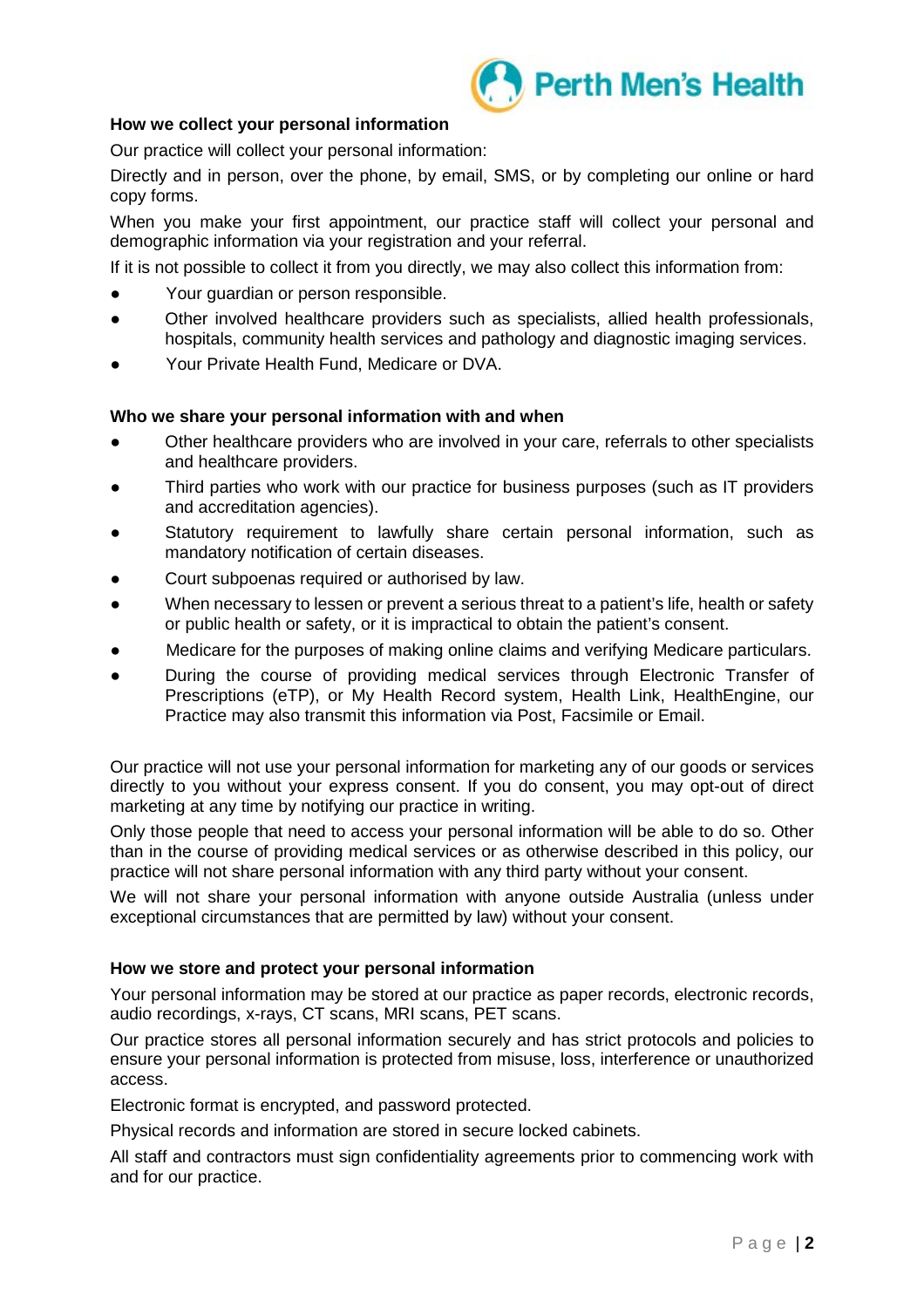

### **How you can access and correct your personal information at our practice**

Our practice will take reasonable steps to correct your personal information where the information is not accurate or up to date. We will ask you at different times, to verify your information held by our practice is correct and up to date.

You have the right to access and correct personal information that we hold about you, in electronic – (with your completion of a consent form to have information provided via email) or hard copy format.

If you wish to access or correct your personal information we request that you put it in writing and contact Perth Men's Health administration staff on 9389 1400 or email [info@perthmenshealth.com.au.](mailto:info@perthmenshealth.com.au) To ensure a high standard of security of your records is maintained our staff may take reasonable steps to identify you, such as presentation of your Driver's licence or Medicare card. Your request for access and/or correction will be processed within 30 days.

You may be charged an administration, photocopying or other fees to reasonably cover our costs in fulfilling your request.

#### **How you can lodge a privacy related complaint and how it will be handled at our practice**

If you have any concerns about your privacy or wish to make a complaint about a privacy breach, contact our practice administration staff via phone 9389 1400 or email [admin@perthmenshealth.com.au.](mailto:admin@perthmenshealth.com.au) Your complaint will be forwarded to the Medical Director, Dr Yin Min Hew for investigation. You should provide us with sufficient details regarding your complaint together with any supporting information. We will take steps to investigate the issue and will notify you in writing of the outcome within 30 days from the receipt date of the original written complaint.

If you are not satisfied with our response, you can contact us directly to discuss your further concerns. Or you may lodge a complaint with the Australian Information Commissioner at www.oaic.gov.au or by calling 1300 363 992.

#### **Dealing with us anonymously**

You have the right to deal with us anonymously or under a pseudonym unless it is impracticable for us to do so or unless we are requested or authorized by law to only deal with identified individuals.

Please be aware for the purposes of validation checks with Medicare for claiming rebates, and/or referring on for tests which may incur a Medicare rebate, this is only possible with the use of certain identity criteria such as, Legal name, Date of Birth, and address. Without this information we will not be able to complete this on your behalf.

#### **In the case of a Notifiable Data Breach**

In the event, of a data breach to our systems which potentially, or has, breached our patients privacy, and where it is deemed that such a breach may cause serious harm to our patients as outlined by the OAIC, we will take all reasonable steps to locate and immediately advise any individuals affected by such a data breach and take steps to minimize any potential loss of privacy/confidentiality to our patients as a result.

We will advise the OAIC of any such breaches and provide a statement on our website advising of this for a period of up to 6 months

As our patient's privacy is of paramount importance to our Practice, in the event of a data breach which does not fall within the criteria of a notifiable breach, our staff will take immediate steps to minimize any potential loss of privacy and wherever possible advise any individuals affected by such a breach as soon as practical of what has occurred.